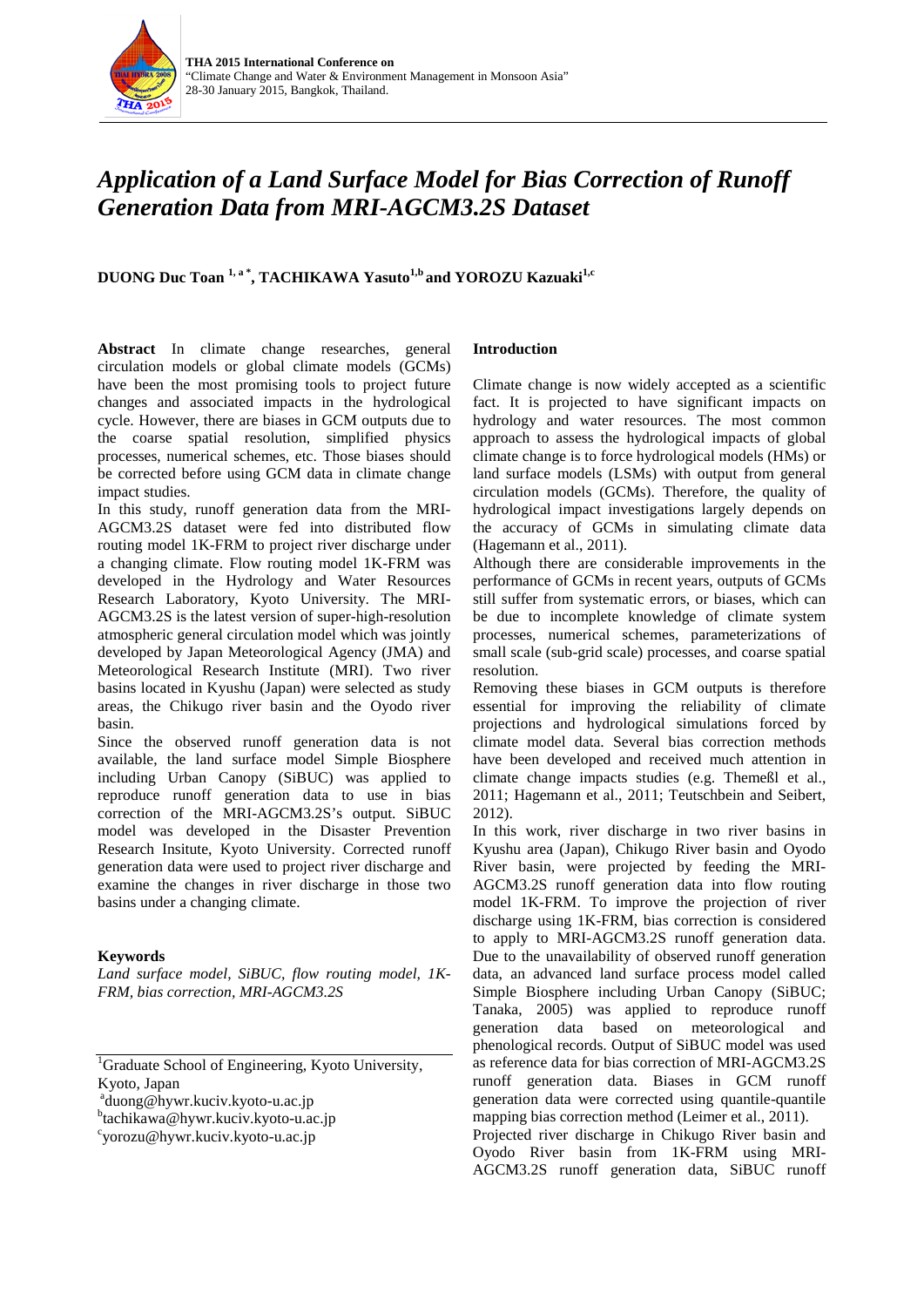

generation data, and bias-corrected runoff generation data were compared to examine the performance of land surface process model and bias correction method in river discharge projection.

#### **Study area**

The analysis in this study was performed for two river basins in Kyushu area, Japan – Chikugo River basin and Oyodo River basin. Fig. 1 shows the location of these two river basins.



**Fig. 1** Location of Chikugo River basin (blue) and Oyodo River basin (red) in Kyushu area, Japan

Chikugo River flows through Oita, Fukuoka, Kumamoto, and Saga prefectures in Kyushu area. With a total length of about 143 km, it is the longest river on Kyushu Island. The total basin area of Chikugo River is about  $2,800 \mathrm{km}^2$ .

Oyodo River runs through Kagoshima prefecture and Miyazaki prefectures with the basin area of about 2,230  $km<sup>2</sup>$ . The length of Oyodo River basin is about 107 km.

#### **Flow routing model 1K-FRM**

1K-FRM is a distributed flow routing model based on kinematic wave theory (Hunukumbura et al. 2012). It was developed by Hydrology and Water Resources Research Laboratory of Kyoto University. The kinematic wave model is applied to all slope units and runoff is routed according to the flow direction information. The basic form of the kinematic wave flow equation is:

$$
\frac{\partial A}{\partial t} + \frac{\partial Q}{\partial x} = q_L(x, t)
$$
 (1)  
 
$$
Q = \alpha A^m, \ \alpha = \frac{\sqrt{i_0}}{n} \left(\frac{1}{B}\right)^{m-1}, \ m = \frac{5}{3}
$$
 (2)

where,  $A(x, t)$  is the flow cross-sectional area,  $Q(x, t)$  is the flow discharge,  $q_L(x, t)$  is the lateral inflow per unit length,  $i_0$  is the slope, n is the Manning roughness coefficient, and B is the width of the flow.

Eq. (1) is the continuity equation. It is derived from the principle of mass conservation within a control volume. Eq. (2) is derived from Manning's laws which are flow resistance laws of open channel uniform flow.

#### **Land surface model SiBUC**

The land surface process model Simple Biosphere including Urban Canopy (SiBUC) was presented by Tanaka (2005) in Disaster Prevention Research Institute, Kyoto University. SiBUC model uses mosaic approach, which couples independently each land-use patch of the grid element to the atmosphere, to incorporate all kind of land-use to land surface scheme.

In SiBUC model, the surface of each grid cell is divided into three land-use categories including green area (vegetation canopy and ground), urban area (urban canopy and urban ground), and water body. Fig. 2 shows the schematic image of surface elements in SiBUC model.



**Fig. 2** Schematic image of SIBUC model

The fractions of these three land-use categories are fixed for each grid cell in SiBUC model. And surface fluxes are obtained by averaging the surface fluxes over each land-use weighted by its fractional area.

# **Data**

# *Topographic data*

The topographic data used in flow routing model 1K-FRM and land surface process model for two river basins in Kyushu area were the 30 arc-second (1-km) DEM and flow direction stored in HydroSHEDS (Lehner, 2006) for Asian regions. HydroSHEDS (Hydrological data and maps based on Shuttle Elevation Derivatives at multiple scales) provides hydrographic information for region and global-scale applications based on high-resolution elevation data obtained by NASA's Shuttle Radar Topography Mission.

# *GCM runoff generation data*

GCM data used for flow routing model 1K-FRM is 3 hourly runoff generation data from super-highresolution atmospheric general circulation model MRI-AGCM3.2S. It is the latest atmospheric GCMs based on a model jointly developed by the Japan Meteorological Agency (JMA) and the Meteorological Research Institute (MRI) (Mizuta et al., 2006). MRI-AGCM provides data for three climate experiments: present climate experiment (1979-2008), near future climate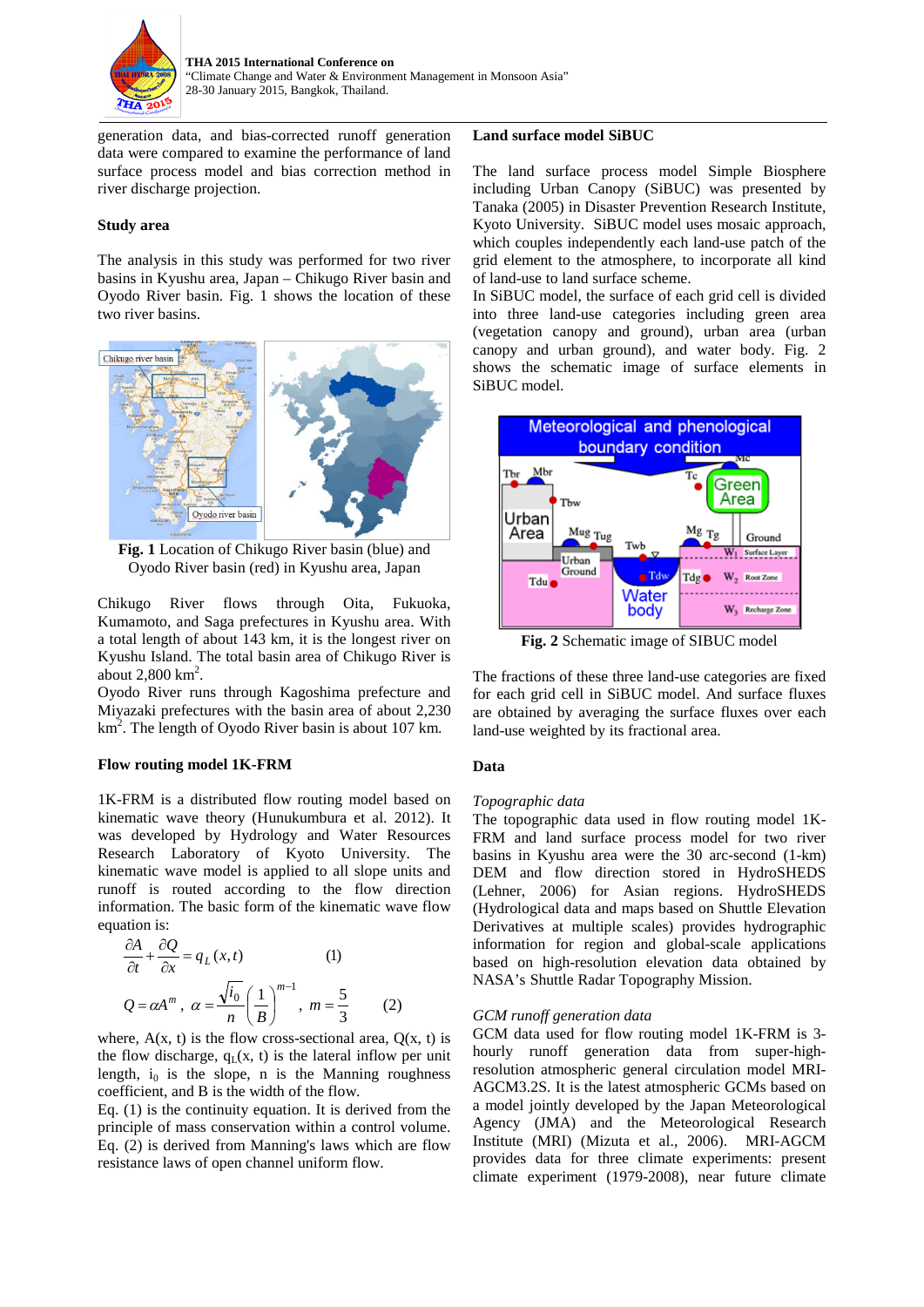

experiment (2015-2044), and future climate experiment (2075-2104). The data used for future projection were based on the Special Report on Emissions Scenarios (SRES) A1B scenario.

# *Meteorological data*

Meteorological data to force land surface process model SiBUC include seven components: precipitation, air temperature, specific humidity, surface pressure, wind speed, long wave radiation, and short wave radiation. In this study, the product of the Japanese 55-year reanalysis (JRA-55) project was utilized to use as inputs for SiBUC. However, JRA-55 precipitation and surface radiation data are forecast data, not reanalysis data. Therefore, other data sources were considered to use as substitution. For precipitation data, the Asian Precipitation - Highly-Resolved Observational Data Integration Towards Evaluation of Water Resources (APHRODITE's Water Resources) project was selected. And the Surface Radiation Budget (SRB) dataset was used to process long wave radiation and short wave radiation data.

The Japanese 55-year Reanalysis (JRA-55) is the second reanalysis project conducted by Japan Meteorological Agency (JMA) (Ebita et al., 2011). In this project, a sophisticated data assimilation system based on the operational system as of December 2009 and newly prepared dataset of past observations were used to produce a high-quality homogeneous climate dataset. The analysis period covers 50 years from 1958, when regular radiosonde observation began on a global basis. Table 1 and Table 2 summary information about JRA-55 meteorological data used for land surface process model SiBUC.

| Field parameter     | Unit        | Level           |       |
|---------------------|-------------|-----------------|-------|
| Pressure            | Pa          | Ground or       | water |
|                     |             | surface         |       |
| Temperature         | ĸ           | 2m              |       |
| Specific humidity   | $kg$ $kg-1$ | 2m              |       |
| u-component of wind | $m s-1$     | 10 <sub>m</sub> |       |
| v-component of wind | $m$ s-1     | 10 <sub>m</sub> |       |

**Table 1** Parameters of surface analysis fields

Table 6.2 Parameters of two-dimensional average diagnostic fields

| Field parameter       | Unit      | Level           |
|-----------------------|-----------|-----------------|
| Total precipitation   | mm        | Ground or water |
|                       | $day-1$   | surface         |
| solar<br>Downward     | $W m-2$   | Ground or water |
| radiation flux        |           | surface         |
| Downward long<br>wave | $W_{m-2}$ | Ground or water |
| radiation flux        |           | surface         |

The spatial resolution of JRA-55 data is 0.5625 degree. Parameters of surface analysis fields have 6-hour temporal resolution. And parameters of two-dimensional average diagnostic fields have 3-hour temporal resolution.

The Asian Precipitation - Highly-Resolved Observational Data Integration Towards Evaluation of Water Resources (APHRODITE's Water Resources) project was conducted by the Research Institute for Human and Nature (RIHN) and the Meteorological Research Institute of Japan Meteorological Agency (MRI/JMA) from 2006 to develop state-of-the-art daily precipitation datasets on high-resolution grids covering the whole of Asia (Yatagai et al., 2012). The datasets are created primarily with data obtained from a rain gauge observation network. The APHRODITE's Water Resources dataset is the only long-term continentalscale daily product that contains a dense network of daily rain-gauge data for Asia, especially Japan.

Precipitation data to force land surface process model for Kuyshu area was extracted from the APHRO\_JP V1207 (Kamiguchi et al., 2010) dataset with spatial resolution of 0.05 degree. Temporal resolution of APHRO\_JP precipitation data is daily.

Surface Radiation Budget (SRB) dataset is produced and archived by the NASA Langley Research Center Atmospheric Sciences Data Center (NASA/GEWEX). It is produced on a 1 degree x 1 degree global grid using satellite-derived cloud parameters and ozone fields, reanalysis meteorology, and a few other ancillary datasets. The SRB dataset contains 3-hourly long wave and short wave radiative fluxes.

# *Soil, vegetation, and land use data*

Phenological boundary conditions related to soil type, vegetation type and land use data for Kyushu area in SiBUC model were collected from Ministry of Land, Infrastructure, Transport and Tourism (MLIT, Japan) field survey data and satellite databases such as ECOCLIMAP product and GLASS Leaf Area Index product.

Land use data for Kyushu area collected from MLIT consist of 16 categories including paddy, farmland, fruit farm, other farm, forest, waste land, building A, building B, road, other land, lake, river A, river B, beach, and unknown. Surface parameters related to land use for green area, urban area, and water body in SiBUC model was set based on this category. The spatial resolution of MLIT land use data is 100 m.

Parameters for vegetation type were derived from the GLASS Leaf Area Index (LAI) product, which generated by the Center for Global Change Data Processing and Analysis of Beijing Normal University (Xiao et al., 2013). The GLASS product is available from 1982 to 2012 with temporal resolution of 8 days and spatial resolution of 0.05 degree.

Soil parameters in SiBUC model such as root depth, soil depth, soil texture class, etc. were set baed on ECOCLIMAP product (Masson et al., 2003). ECOCLIMAP is a database of surface parameters at 1 km resolution which was implemented in the METEO-FRANCE operation models.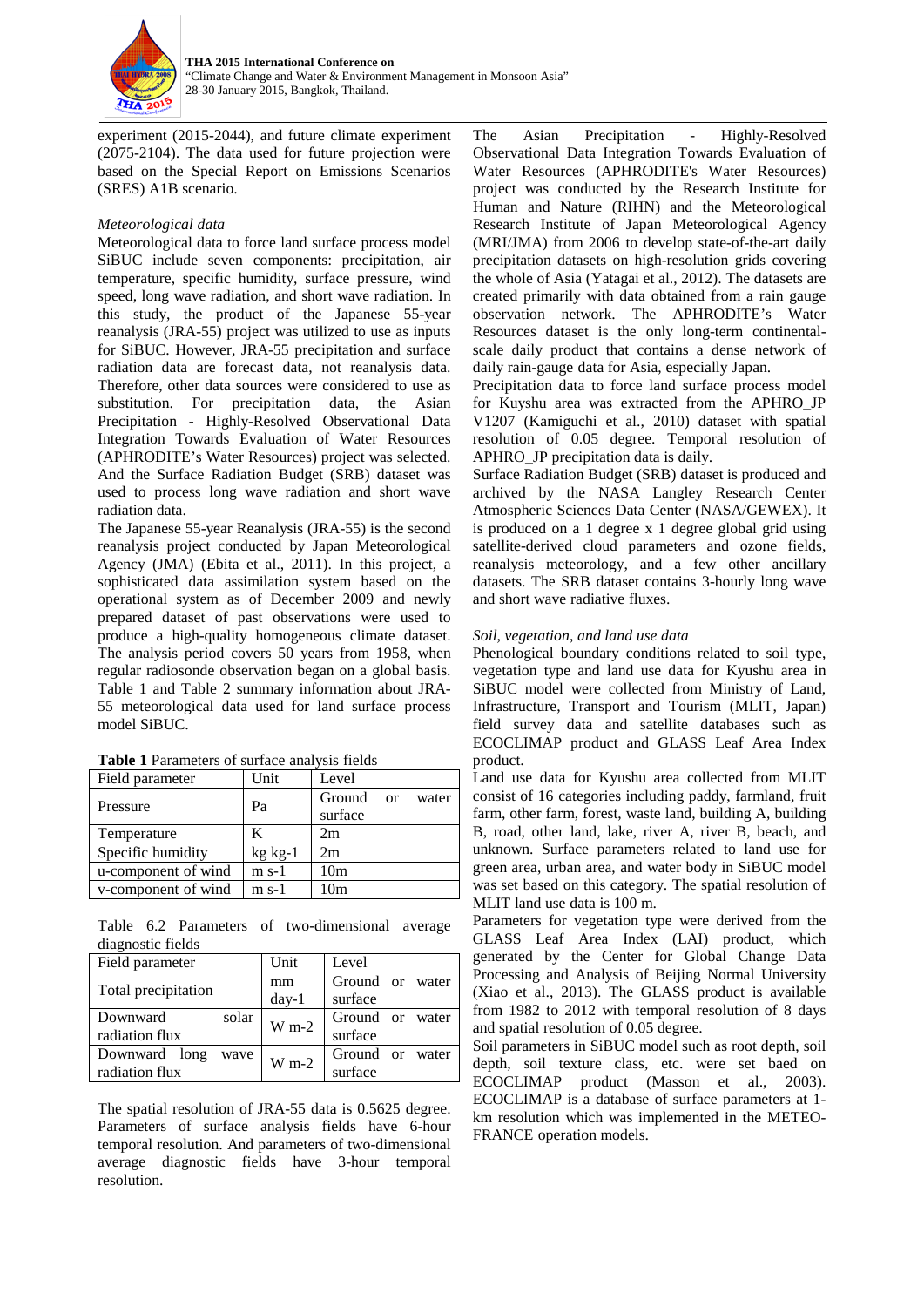

*Resolution and simulation period of SiBUC model* The output data grid of SiBUC was set in the same coordinate, spatial resolution as MRI-AGCM3.2S runoff generation data. Input data with finer spatial resolution such as soil and vegetation were aggregated to create 20-km spatial resolution data. For coarser spatial resolution data, value of the nearest grid was selected in calculation.

SiBUC model was set to simulate runoff in Kyushu area for 1982-2010 period based on the availability of input data.

#### **Bias correction of GCM runoff generation data**

To correct biases in GCM runoff generation data, quantile-quantile mapping (QQM) bias correction method was selected. QQM was first introduced by Brier and Panofsky (1968) as empirical transformation. Methods based on quantile mapping are getting more popular and widely used to correct climate model outputs (e.g. Leimer et al., 2011; Vidal and Wade, 2008). Themeßl et al. (2011) and Teutschbein and Seibert (2012) compared various bias correction methods and showed that QQM performs better than others.

In QQM bias correction method, GCM output and observations are sorted for the same historical base period to construct cumulative distribution functions (CDFs). These CDFs is used to define the quantiles of simulated values and observations. Then, GCM simulated values is substituted with those of the identical quantile from the observational dataset. Fig. 3 shows the schematic representation of quantile-quantile mapping.



**Fig. 3** Schematic representation of quantile-quantile mapping

In this study, runoff data simulated by SiBUC model were used as reference data to correct MRI-AGCM3.2S runoff generation data. Bias correction was applied to MRI-AGCM3.2S runoff generation data at each grid cell as follows:

Runoff generation data from MRI-AGCM3.2S dataset and SiBUC model at the same grid and in the same calendar month for the whole simulation period were sorted from smallest to largest to construct cumulative distribution functions.

Runoff generation data from MRI-AGCM3.2S dataset at each quantile was corrected by SiBUC runoff data at the equivalent quantile.

MRI-AGCM3.2S corrected runoff generation data were rearranged following the original time order.

#### **Results and discussions**

*Reproduction of runoff generation data using SiBUC*

Two simulations for Kyushu area were carried out using SiBUC model with different precipitation data sources, JRA-55 and APHRO JP. Fig. 4 shows the annual mean runoff in Kyushu area simulated by SiBUC model. Simulation using APHRO\_JP precipitation data shows a higher value of annual mean runoff compared to the one using JRA-55 precipitation data.



 **Fig. 4** Annual mean runoff in Kyushu area simulated using JRA-55 (left) and APHRO JP precipitation data (right) from 1982-2008 (unit: mm/year)

To examine the reproduction of runoff generation data using land surface process model, river discharge in Kyushu area were simulated using runoff generation data given by SiBUC model. The runoff data simulated by SiBUC model using JRA-55 and APHRO\_JP precipitation data hereinafter referred to as JRA-55 runoff data and APHRO\_JP runoff data.

Flow duration curves for Oyodo River at Takaoka station and for Chikugo River at Senoshita station were constructed using the total-period method and the calendar-year method to compare simulated discharge with observations. Observational data at two stations mentioned above are available for 20 years period, from 1982 to 2001.

Fig. 5 and Fig. 6 show the total period and calendar-year flow duration curves for daily flow at Takaoka station, Oyodo River. Flow duration curves for Chikugo River at Senoshita are illustrated in Fig. 7 and Fig. 8 respectively.



**Fig. 5** Total period flow duration curve of daily flow for Oyodo Rirver at Takaoka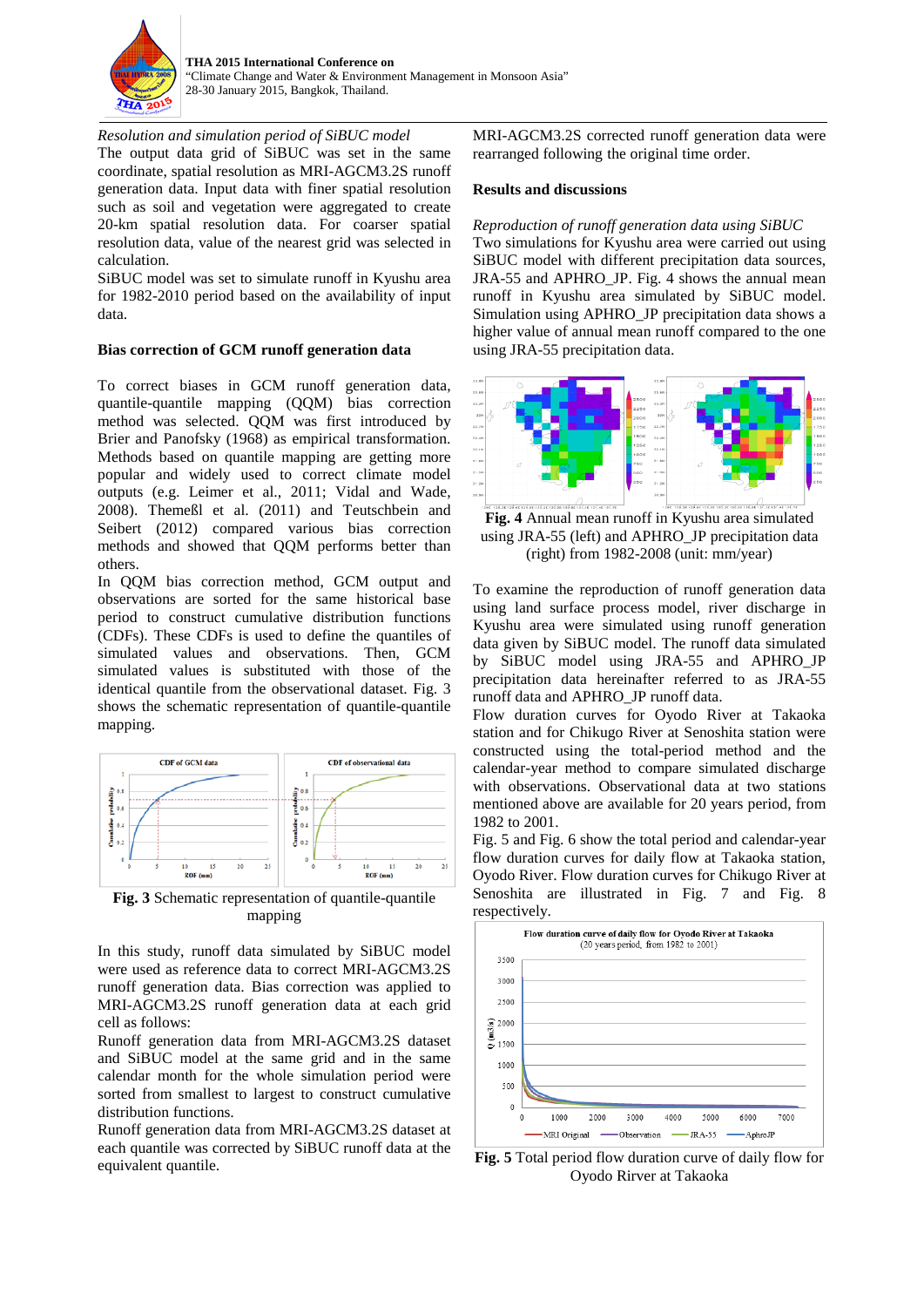



**Fig. 6** Calendar-year flow duration curve of daily flow for Oyodo Rirver at Takaoka

As can be seen in Fig. 5, the flow duration curve from simulation using APHRO\_JP runoff data was more close to observed data at Takaoka station, Oyodo River basin. River discharges simulated using original MRI runoff generation data and JRA-55 runoff data are lower than the observations. The calendar-year flow duration curves show the same pattern as the total-period flow duration curves (Fig. 6).



**Fig 7** Total period flow duration curve of daily flow for Chikugo Rirver at Senoshita



**Fig. 8** Calendar-year flow duration curve of daily flow for Chikugo Rirver at Senoshita

At Senoshita station, Chikugo River basin, although all the simulation showed an underestimation of the simulated river discharges from the observation, the

simulation using APHRO\_JP runoff data still performs better than others (see Fig. 7 and Fig. 8). Therefore, in bias correction part, APHRO\_JP runoff data were chosen as reference data to correct biases in MRI-AGCM3.2S runoff generation data.

#### *Bias correction of runoff generation data*

Biases in MRI-AGCM3.2S runoff generation data were corrected with APHRO\_JP runoff data using quantilequantile mapping method. Corrected MRI-AGCM3.2S runoff generation data were fed into flow routing model 1K-FRM to examine the effect of bias correction of runoff generation data on river discharge simulation.

Fig. 9 shows an example of the time series of MRI-AGCM3.2S runoff generation data, APHRO\_JP runoff data, and corrected runoff generation data for 20 years period (1982-2001) at one grid upstream of Takaoka station, Oyodo River basin.



**Fig. 9** An example of time series of runoff generation data for 20 years period (1982-2001)

It can be seen that, after bias correction, the temporal distribution pattern of corrected runoff generation data is similar to that of original MRI-AGCM3.2S data. However, comparing to reference data, the number of events with high runoff depth in the corrected runoff generation data is smaller but the density of high runoff depth in each event is higher. It may result in less flood events but higher peak discharge values.



**Fig. 10** Total period flow duration curve of daily flow for Oyodo Rirver at Takaoka